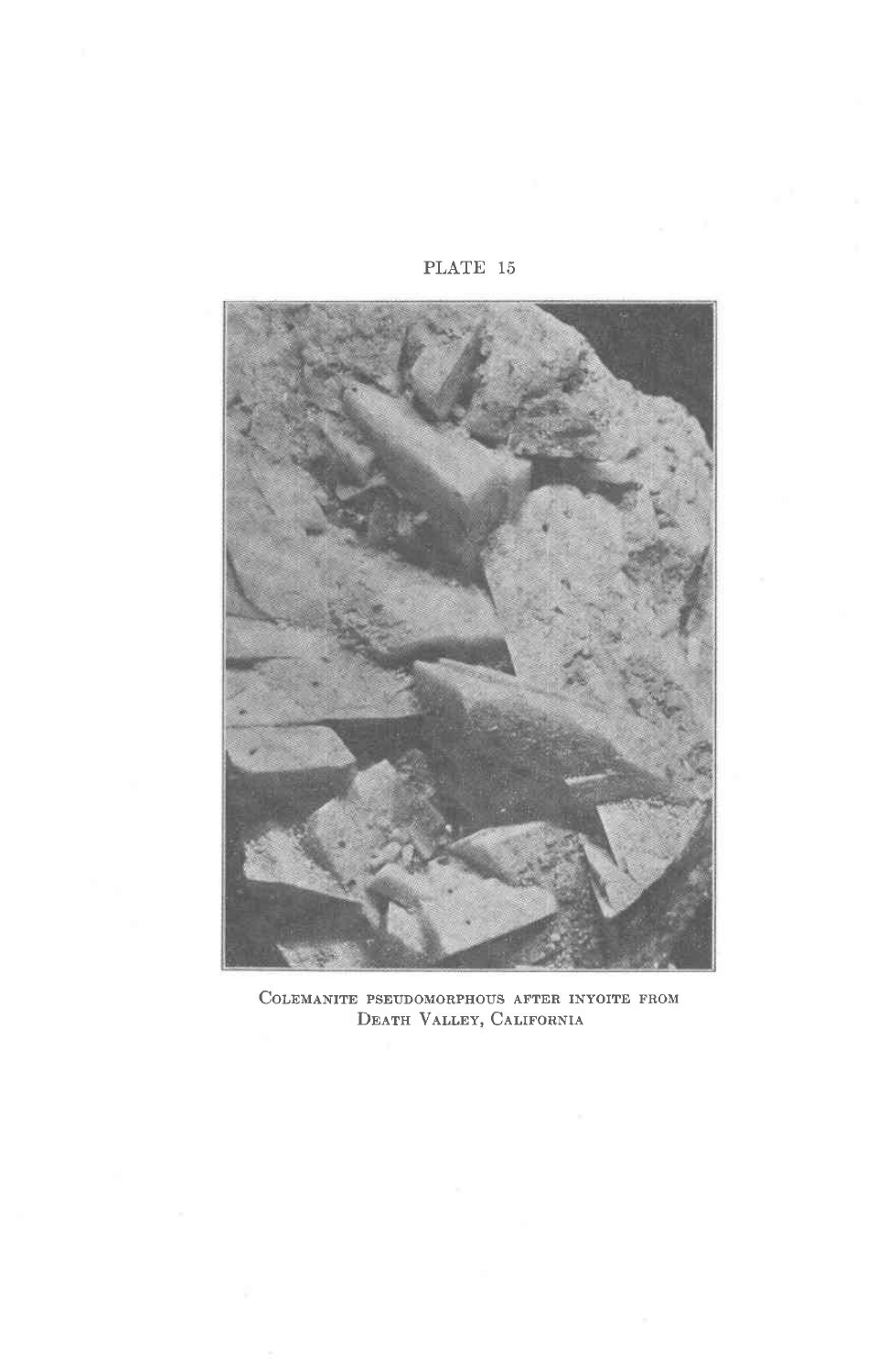THE AMERICAN MINERALOGIST

# Vol. 4 NOVEMBER, 1919 No. 11

## COLEMANITE PSEUDOMORPHOUS AFTER INYOITE FROM DEATH VALLEY. CALIFORNIA

#### AUSTIN F. ROGERS

### Stanford University, California

The frontispiece of this number is a photograph of an interesting specimen presented to the geology department of Stanford University by the late Mr. C. A. Waring of the California State Mining Bureau. This, and a similar specimen in the department museum collected by Mr. H. P. Knight, are from the Biddy McCarty mine of the Pacific Coast Borax Company in Death Valley, Inyo County, California. The specimen shown in the photograph was labeled in the field "colemanite after calcite," while the other specimen was labeled "rare form of calcium borate."



FIG. 1. Form of original inyoite.

## CRYSTAL FORM

The material of both specimens proves to be colemanite, but the original mineral was inyoite, a hydrous calcium borate recently described by Schaller<sup>1</sup> from the same region. The crystals, on close examination, prove to be monoclinic instead of hexagonal as at first supposed. The forms present are:  $c(001)$ , m (110), b (010), and p (111). The habit is tabular parallel to  $c(001)$  as represented in Fig. 1. The following inter-

 $1 U. S. Geol. Survey, Bull. 610, 37, 1916.$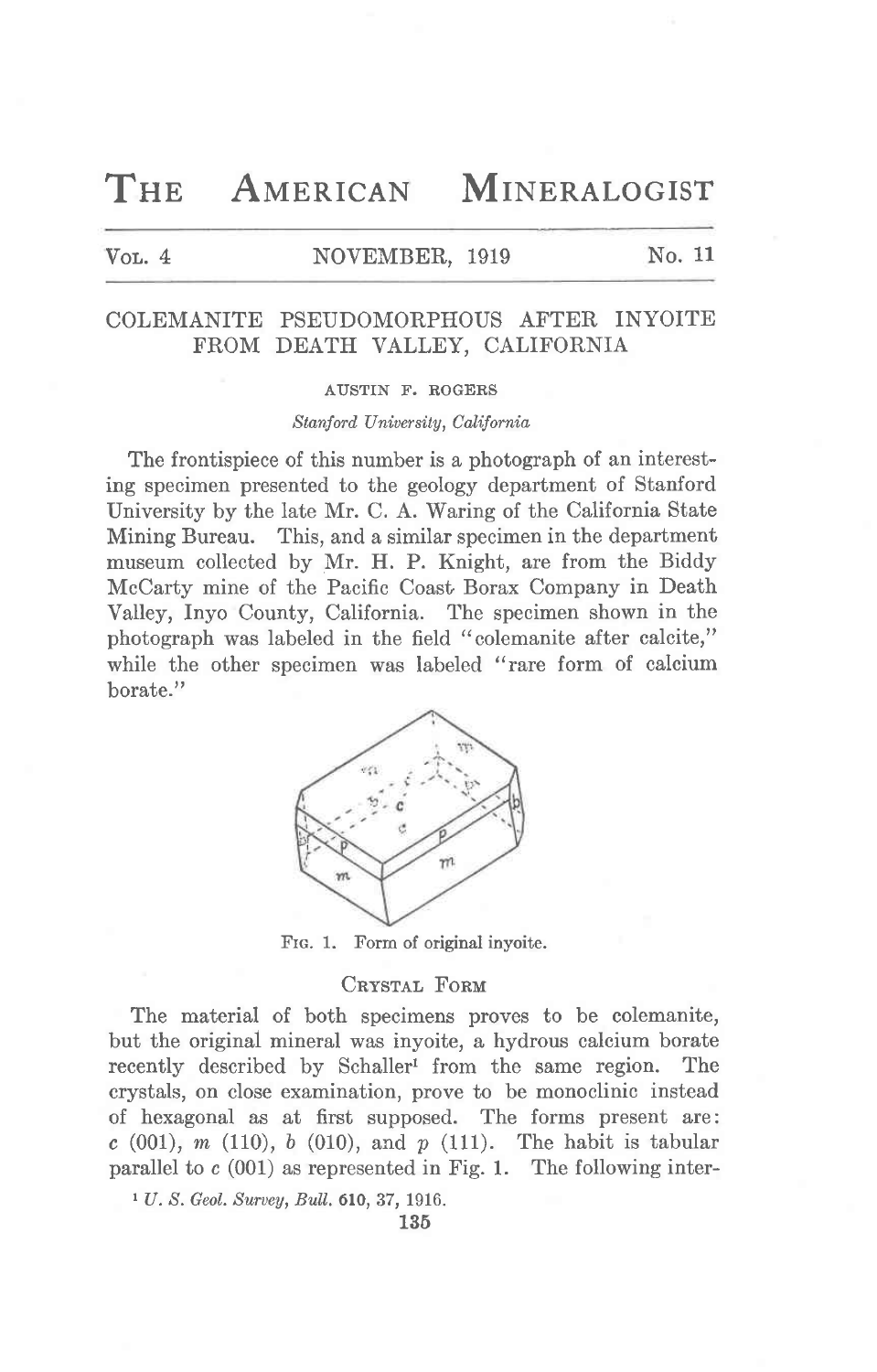facial angles, (each the average of ten values with the limits stated) were measured with a contact goniometer:

| Angle                                                                                                                 | Limits                                                                                                                                                                               | Average                                                                  | Schaller's<br>Value                                                   |
|-----------------------------------------------------------------------------------------------------------------------|--------------------------------------------------------------------------------------------------------------------------------------------------------------------------------------|--------------------------------------------------------------------------|-----------------------------------------------------------------------|
| $m$ : $c$ (110 : 001)<br>$b$ : $c$<br>$(010:001)$<br>$a$ : $c$<br>$\text{(edge } 110/110:001)$<br>$m : p$ (110 : 111) | $77\frac{2}{3}$ <sup>o</sup> -79 <sup>1</sup> <sup>o</sup><br>$71 - 72$<br>$88\frac{2}{3} - 90\frac{1}{2}$<br>$63\frac{1}{3} - 65\frac{5}{6}$<br>37<br>$-39$<br>$32\frac{2}{3} - 35$ | $78^{\circ} 21'$<br>71 36<br>89 34<br>64<br>- 31<br>37<br>57<br>33<br>54 | $79^\circ 45'$<br>69<br>- 20<br>90<br>37<br>62<br>36<br>15<br>33<br>5 |

These measurements clearly prove that the form is that of inyoite, but it is believed that the average angles given are closer to the truth than those given by Schaller, in spite of the fact that the crystals are pseudomorphs. The crystals are very sharp and well defined, and the faces for the most part are fairly smooth.

## GRAPHIC DETERMINATION OF GEOMETRICAL CONSTANTS OF **INYOITE**

The measured angles will furnish on calculation the geometric constants to the fourth or fifth decimal place, but as the angles are only approximate, a better method is to determine these constants graphically. For this purpose the gnomonic projection is well suited. Figure 2 shows the procedure. The Penfield sheets for stereographic projection may be employed, as scale No. 2 of these sheets (shown at the bottom of Fig. 2) gives directly tangents of angles.

The projection is made on a plane perpendicular to the  $[100 : 110 : 010]$  zone, so that the center of the circle is the projection of the c-axis. The b-axis is projected along the ling Bz and the  $a$ -axis (foreshortened) along the line  $Az$ . The pinacoid b (010) is projected at infinity in the direction of the radius  $zB$ . One-half the (110 : 110) angle is laid off on the divided circle to the right. The point  $V$  is thus established. The unit prism  $m$  is projected at infinity. It is indicated by drawing a radius thru  $V$ . Next the point c (projection of 001) is located by plotting the tangent of the complement of the angle,  $64^{\circ}$  31' ( $\beta$ ) from z along the zone line Az. Thru c the zone line  $Mcp$  is drawn parallel to  $zV$ . This line contains the point p, not yet located. Angles along a zone line may be plotted by finding what is called the angle point of the zone.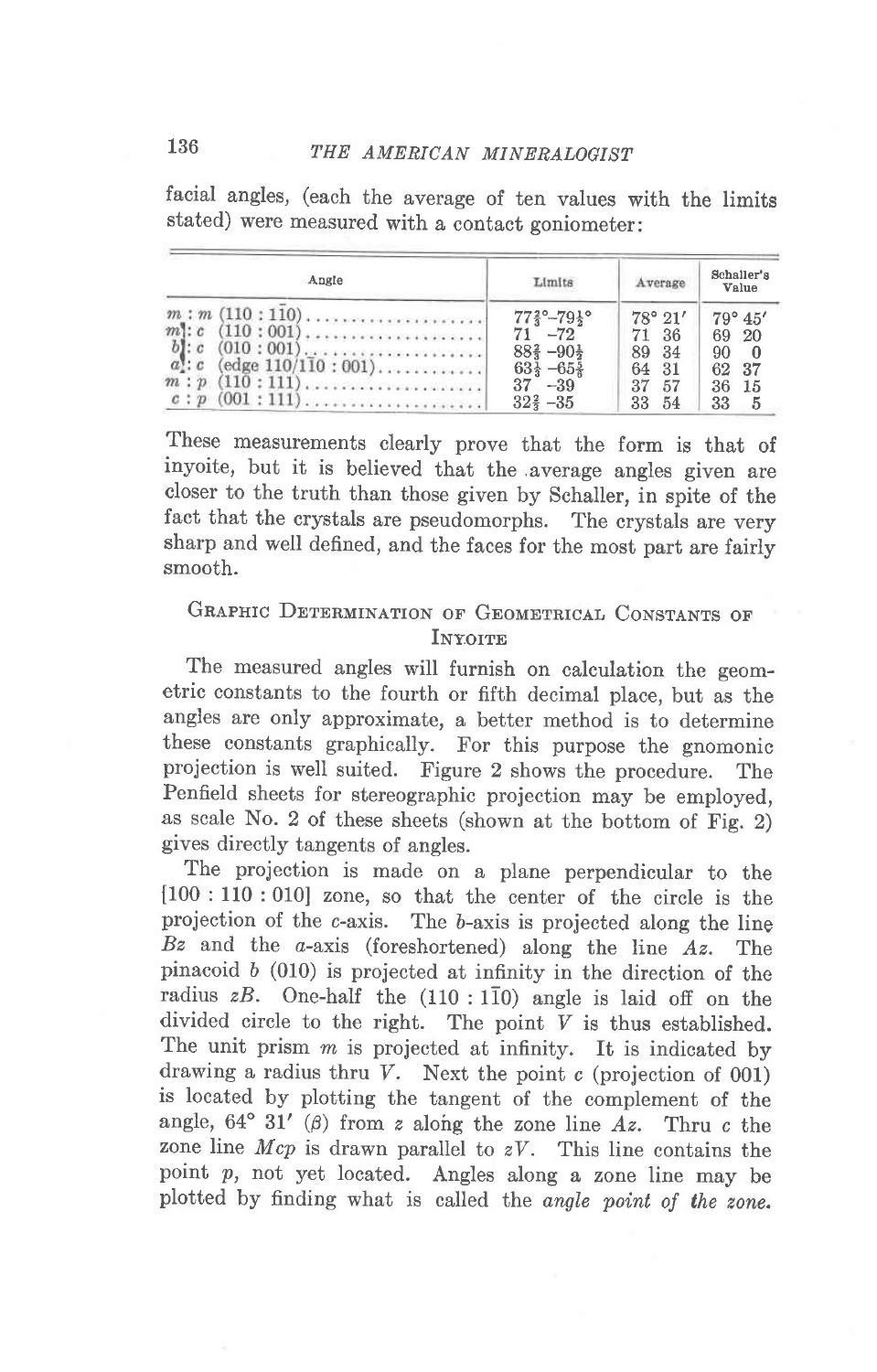

FIG. 2. Graphic determination of constants of inyoite.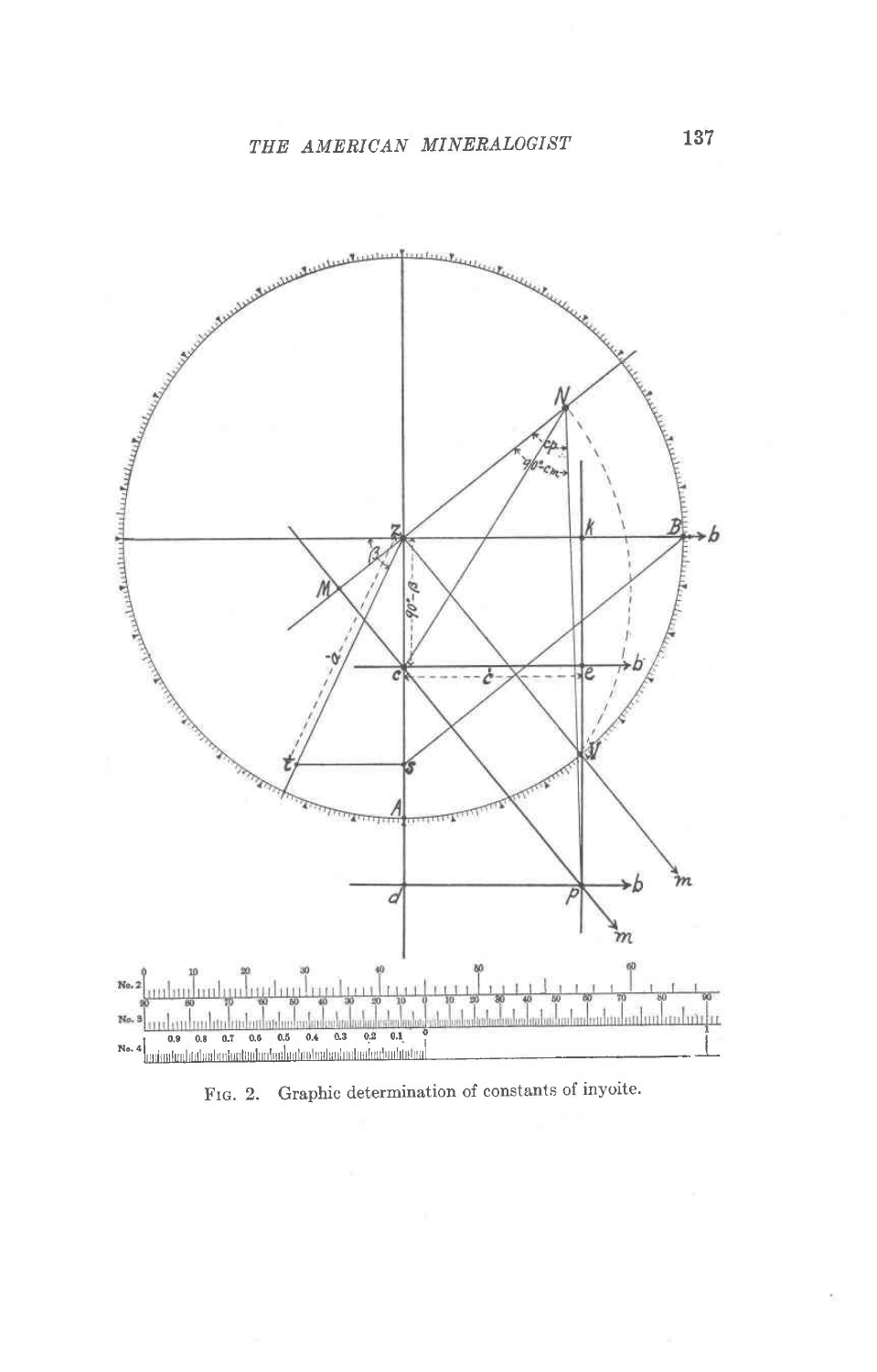With radius  $MV$  and center at  $M$  an arc of a circle is drawn, which cuts the line thru  $M$  and  $z$  at  $N$ , the angle point of the zone. Nz in stereographic degrees (scale No. 3) is the complement of  $Mz$  in gnomonic degrees (scale no. 2). The angle  $cNp$ equal to  $cp$  (33° 54') is laid off and thus the point p (projection of 111) is determined. It was found that the angle  $MNc$  gave a point on the line zd, not quite coincident with the point on the same line established by the complement of the angle  $\beta$  $(001:100)$ , so that c  $(001)$  was taken half way between the two points and in this way an average value of  $\beta$  was obtained.

The zone line  $pk$  is next drawn, parallel to  $Az$ , and thus  $e$ . the projection of a possible face (011), is determined by the intersection of  $pk$  with the zone line thru c parallel to  $Bz$ . Similarly a zone line pd parallel to  $Bz$  thru the point p establishes d, the projection of a possible face (101).

A line thru  $B$  perpendicular to  $Vz$  determines the distance  $zs$ , which is the foreshortened unit length of the  $a$ -axis. The true value of  $a$  is found by drawing a line from  $z$  at an angle of 65 $\degree$ (graphically determined  $\beta$ ) from the line Bz. A perpendicular to the left from s determines the point  $t$  and the distance  $zt$ is axis  $d$ , in terms of the radius of the circle (use scale No. 4). The unit length of the c-axis is the distance ce in terms of the radius.

The writer,<sup>2</sup> in an article published in 1907, treated the gnomonic projection from a graphical standpoint, but the method of finding the value of the  $d$ -axis (in the monoclinic system) indicated above is simpler than the one given in that paper.

The graphically determined geometrical constants thus found for inyoite are  $\dot{a}$ :  $\dot{b}$ :  $\dot{c}$  = 0.90:1:0.63;  $\beta$  = 65°. These values should replace those given by Schaller, which are expressed in four decimal places, altho the angular measurements are confessedly approximate values, obtained by means of the contact goniometer and each the average of from four to six measurements given only to degrees. This use of graphic methods to determine geometrical constants from approximate measurements has not to my knowledge been emphasized before.

IDENTIFICATION OF PSEUDOMORPHOUS MINERAL

Chemical Tests. The mineral now constituting the specimens in question gives qualitative tests for the borate radical and for

<sup>2</sup> School Mines Quart., 29, 24-33, 1907.